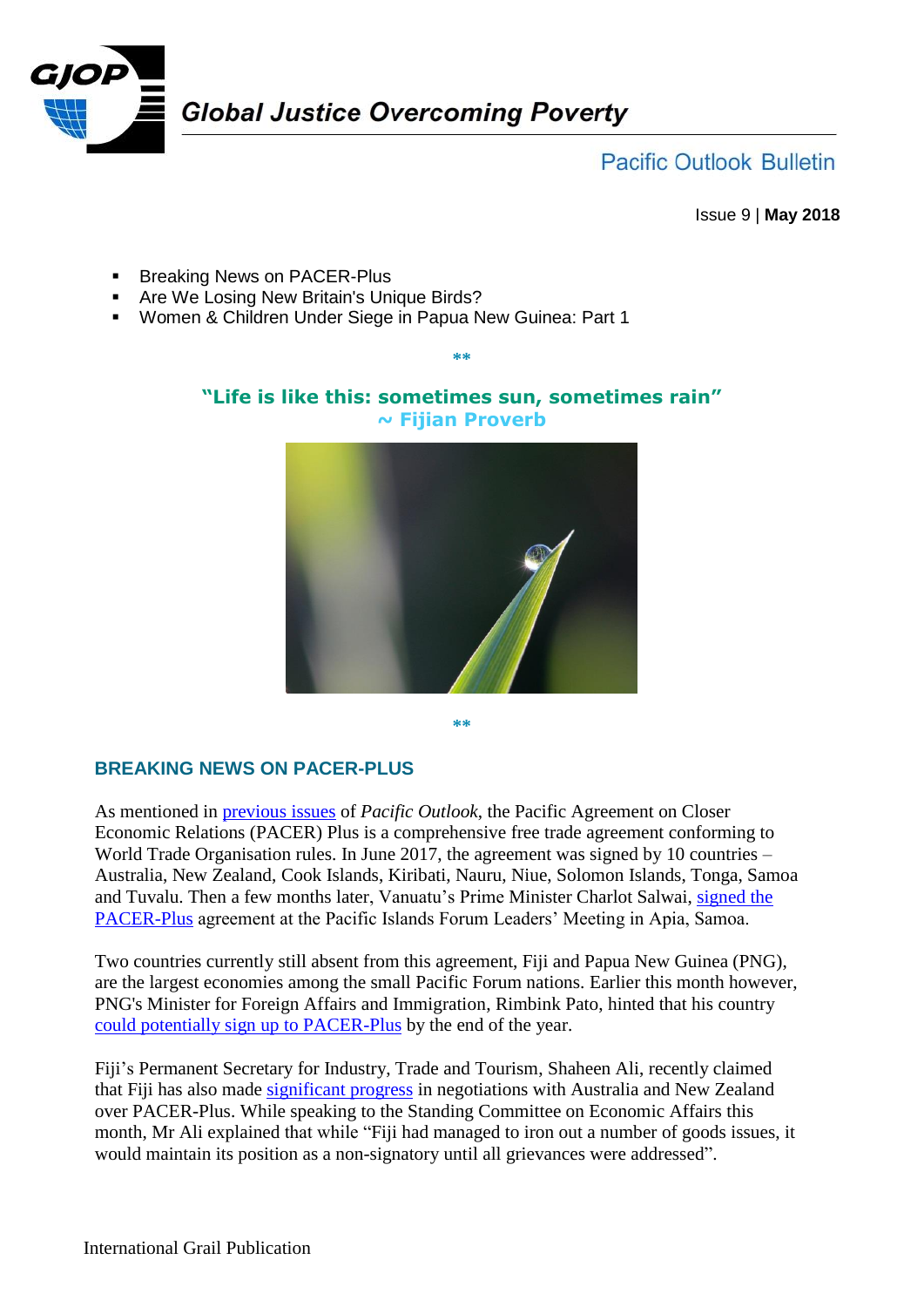In March this year, the Public Health Association of Australia [\(PHAA\)](https://www.phaa.net.au/) expressed major concerns around the health, political and economic impacts of PACER-Plus when they appeared before the Joint Standing Committee on Treaties [\(JSCT\)](https://www.aph.gov.au/jsct). In evidence presented at the hearing PHAA noted that Samoa and Vanuatu would each stand to lose upwards of \$10 million annually upon reducing tariff revenues on imports from Australia and New Zealand, while a number of other countries would lose more than 10% of their overall revenues. PHAA representative, Dr Belinda Townsend, expressed concern that lowering tariffs on unhealthy imports such as ultra-processed foods, alcohol and tobacco products could significantly increase their availability and consumption in Pacific nations, resulting in higher rates of noncommunicable disease among their populations.

[According to Michael Moore,](https://www.phaa.net.au/documents/item/2681) CEO of the PHAA, "We recommend that the PACER-Plus be postponed until there has been an analysis of any immediate and specific impacts on public health policies, services and outcomes in any of the nations involved that would flow on from the terms of the agreement".

The JSCT's [final report on PACER-Plus](https://www.aph.gov.au/Parliamentary_Business/Committees/Joint/Treaties/NuclearFuel-France/Report_179/section?id=committees%2freportjnt%2f024162%2f25858) notes the absence of any independent study of economic impacts and repeats previous recommendations that such studies should be conducted for all trade deals. Dr Patricia Ranald of the Australian Fair Trade and Investment Network [\(AFTINET\)](http://aftinet.org.au/cms/) argues, "Given that the JSCT Report says that the deal could cause considerable harm to vulnerable Pacific Island economies and that these impacts should be monitored, it is surprising that it still recommends ratification of the deal. At a time when many commentators are concerned about China's influence in the region, resentment about such a deal could contribute to a reduction in Australia's and New Zealand's influence."

Sources: *[PNG could sign onto Pacific trade pact,](https://www.sbs.com.au/news/png-could-sign-onto-pacific-trade-pact) SBS News, 3 May 2018| [Ali: Some Progress On Pacer Plus,](http://fijisun.com.fj/2018/05/03/ali-some-progress-on-pacer-plus/) Sheldon Chanel, Fiji Sun, 3 May 2018 [|PACER Plus: trade agreements must consider health impacts on](https://www.phaa.net.au/documents/item/2681)  [developing,](https://www.phaa.net.au/documents/item/2681) Media Release, Public Health Association of Australia, 27 March 2018 [| Treaties Committee](http://www.devpolicy.org/treaties-committee-critiques-pacer-plus-20180516/)  [critiques PACER-Plus,](http://www.devpolicy.org/treaties-committee-critiques-pacer-plus-20180516/) DevPolicy Blog, Nic Maclellan, 16 May 2018 | Edited by Kendall Benton-Collins.*

**\*\***

## **ARE WE LOSING NEW BRITAIN'S UNIQUE BIRDS?**

New Britain is the largest island in the Bismarck Archipelago of Papua New Guinea (PNG). New Britain and its satellite islands are of vital importance to 14 endemic (meaning they are found nowhere else in the world) bird species. And together with New Ireland, it forms an 'Endemic Bird Area' which is home to 38 restricted-range species. Startlingly, the island lost over 20% of its lowland forest between 1989 and 2000. The culprits are palm oil plantations and industrial logging, which are threatening to turn New Britain's rich biodiversity into a monoculture reflecting our consumerism – or worse, a barren, deforested wasteland.

Despite the importance of this habitat and the ever-encroaching threat of its destruction, New Britain's bird fauna is poorly understood and among the least known to science. A group of researchers recently ventured into the island's unforgiving wilderness to find out how these species were coping with the loss of their forest, with the aim of updating the status of New Britain's birds on the IUCN [\(International Union for Conservation of Nature\)](http://www.iucnredlist.org/) Red List. The IUCN Red List is widely recognised as the most comprehensive, objective global approach for evaluating the conservation status of plant and animal species.

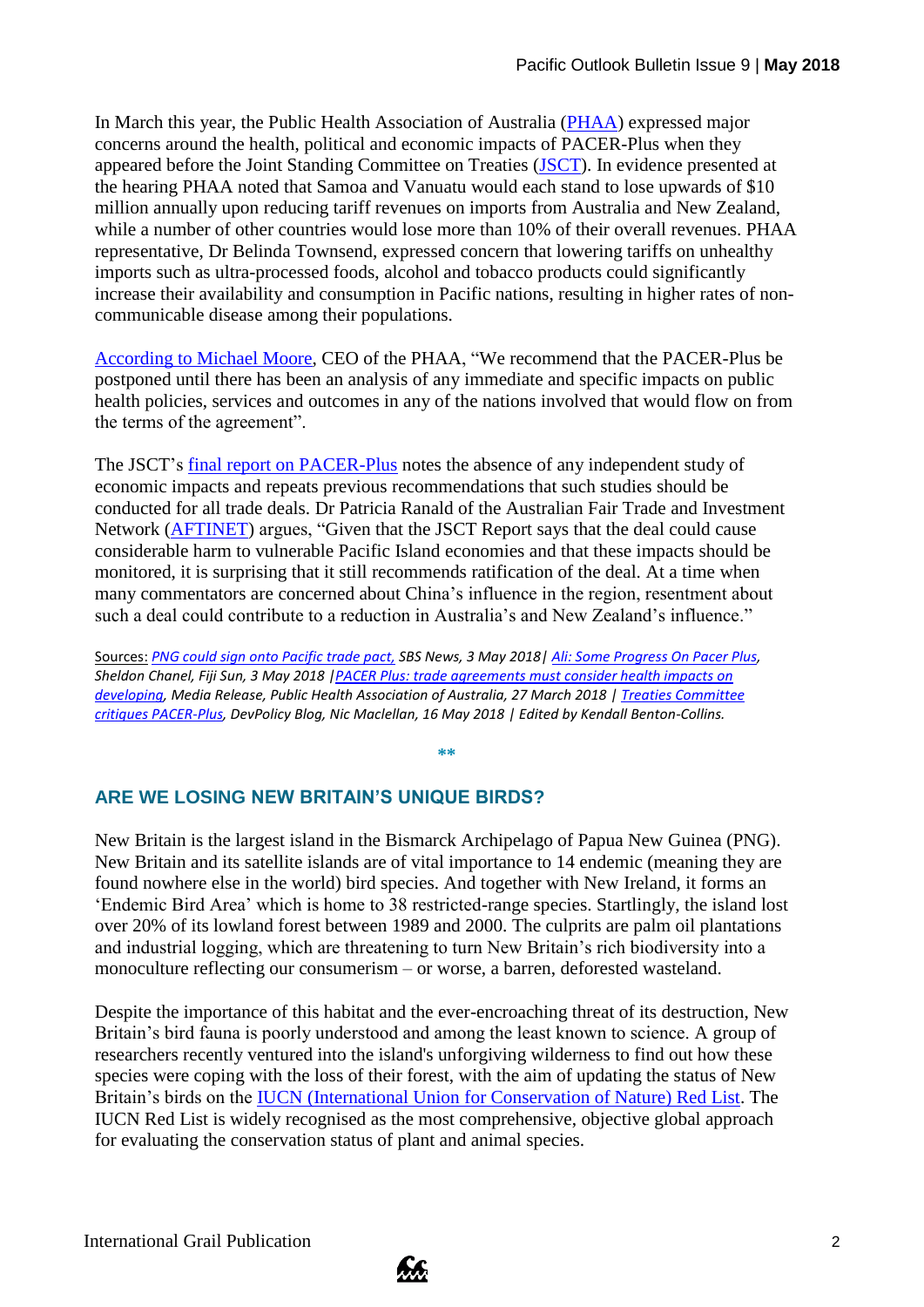The team had to battle oppressive heat and humidity, two weeks of torrential rain and flooding, and even a case of malaria. This is without even mentioning the difficulty of actually finding the birds during over 400 hours of surveys. Despite the impressive amount of time spent in the field and working with local guides, four of the key species were only recorded once, and the Golden Masked-owl *[Tyto](http://datazone.birdlife.org/species/factsheet/golden-masked-owl-tyto-aurantia)  [aurantia](http://datazone.birdlife.org/species/factsheet/golden-masked-owl-tyto-aurantia)* and Bismarck Thicketbird *[Megalurulus grosvenori](http://datazone.birdlife.org/species/factsheet/new-britain-thicketbird-megalurulus-grosvenori)* (both classed as Vulnerable) remained elusive throughout the survey, with no records at all.



The good news was that seven species may be eligible to be reclassified on the IUCN Red List from 'Near Threatened' to 'Least Concern'. This has been helped by the fact that the rate of lowland forest loss has slowed in recent years. The researchers were also interested to discover that some species seemed to be using the palm oil plantations as a new habitat. However, logged forest and plantations may be far less suitable for breeding populations of species such as the Blue-eyed Cockatoo *[Cacatua ophthalmica](http://datazone.birdlife.org/species/factsheet/blue-eyed-cockatoo-cacatua-ophthalmica)* (Vulnerable), which depends on large, hollow-bearing trees unlikely to be found there.

New Britain's other range-restricted bird species remain at levels of elevated concern, since they were found to be highly dependent on the diminishing original forest habitat. An example is the New Britain Goshawk *[Accipiter princeps](http://datazone.birdlife.org/species/factsheet/new-britain-goshawk-accipiter-princeps)*, which is still listed as Vulnerable. It has been suggested that one species, the New Britain Kingfisher *[Todiramphus albonotatus](http://datazone.birdlife.org/species/factsheet/new-britain-kingfisher-todiramphus-albonotatus)*, should be re-classified from Near Threatened to Vulnerable. This was due to reduced population size estimates, with most birds being found in areas of lowland forest that are on the frontlines for exploitation by palm oil and logging projects.

While the overall rate of forest loss has slowed in New Britain over recent years – there has been an increase in helicopter use to reach formerly inaccessible areas for logging, and the forest is being fragmented by new roads that carve their way through the precious habitat. One ongoing challenge is to revoke the allocation of vast areas of traditionally-owned forest for clear-felling and oil palm under the illegal 'Special Agricultural Business Lease' scheme.

Due to past habitat loss and these emerging threats, the researchers call for urgent attention to be directed towards improving our understanding of the ecology of New Britain's special birds, to find out more about how they're adapting, or in other cases, failing to cope.

Source: *[Are we too late to save the elusive birds of this Papua New Guinea island?](https://www.birdlife.org/worldwide/news/are-we-too-late-save-secretive-birds-papua-new-guinea-island) , BirdLife International, Fiona Dobson, 5 February 2018 | Image: [Russet hawk-owl perched on a branch](http://www.arkive.org/russet-hawk-owl/ninox-odiosa/) | Slightly edited by Kendall Benton-Collins.*

**\*\***

## **WOMEN & CHILDREN UNDER SIEGE IN PAPUA NEW GUINEA: PART 1**

On 26 February, a magnitude 7.5 earthquake wreaked devastation across the remote highlands of Papua New Guinea (PNG), killing 125 people and displacing an estimated 35,000. On Saturday 5 April, the highlands suffered another earthquake of magnitude 6.3 at a depth of 10